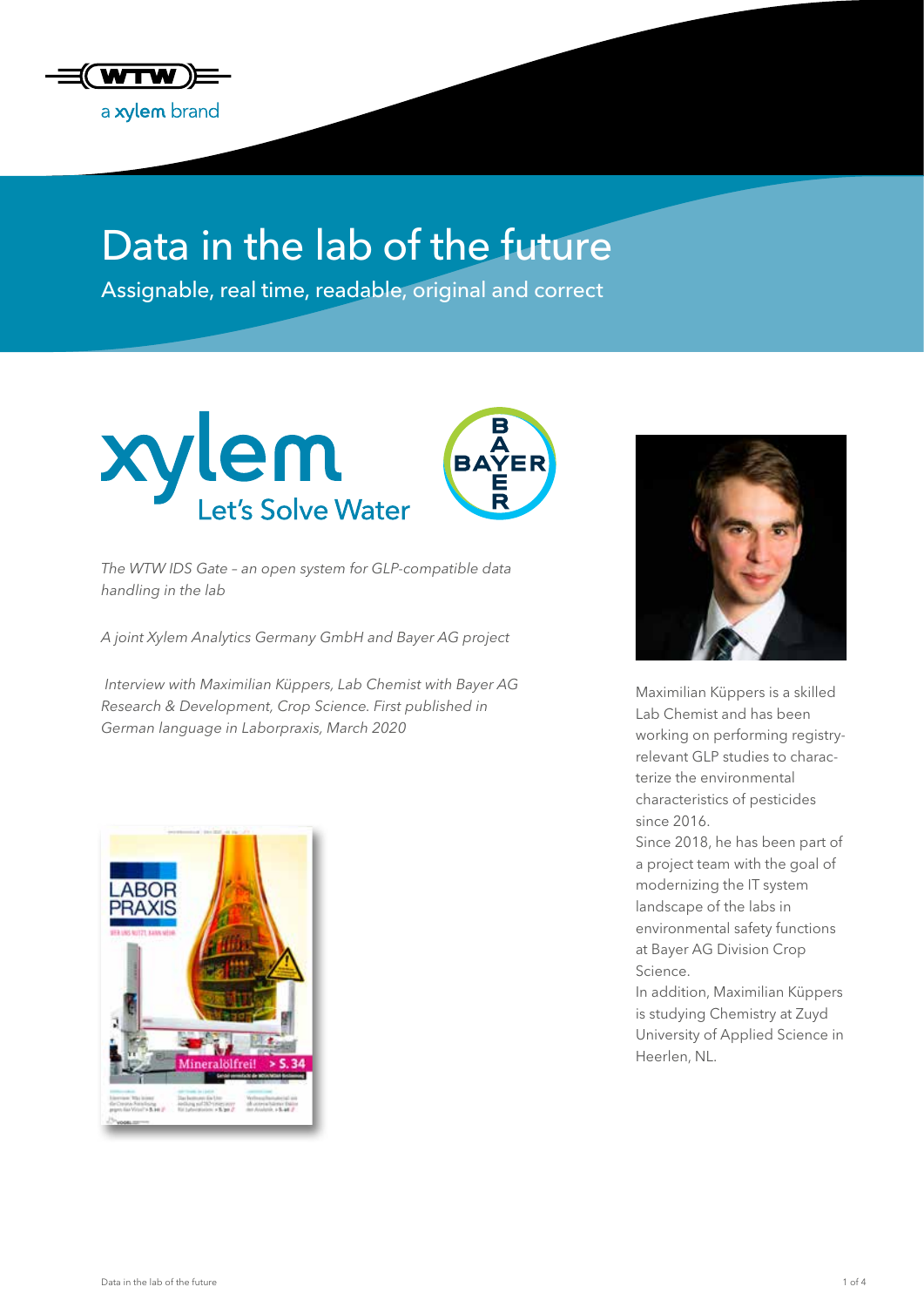# Data in the lab of the future: assignable, real time, readable, original and correct

The WTW IDS Gate – an open system for GxP-compatible data handling in the lab

## **Question: Mr. Küppers, can you tell us something about yourself as well as your job?**

Answer: I work for Bayer in the area of chemical pesticides. In the course of environmental studies, my colleagues and I make sure that pesticides and their degradation products are not harmful for humans, animals and the environment. During this work, I deal with a great variety of environmental media. Among others, I regularly work with soil under aerobic and anaerobic conditions, water/sediment systems as well as buffered nutrient solutions for plant propagation in hydroponic cultivation.



Measuring the pH value using WTW IDS wireless sensors in a potato plant

#### **Which mesured parameters are relevant for you?**

In the context of the environmental media I just listed, the pH value, the oxygen content and the redox potential are of special interest to me. A common question, which can be answered by these physical measurements, for example, would be: "Is the ventilation of our hydroponic testing systems set strong enough and does the nutrient solution offer the ideal pH value for these plants?" or, when simulating the conditions of flooded fields, e.g. in rice cultivation: "Is the soil that is covered by water already anaerobic?"

## **Xylem Analytics has been offering high-quality meters for electro-chemical parameters for decades. In addition to the cabled IDS sensors, you also use the digital IDS sensors with radio transmission. Is there a reason for this?**

When I first saw the IDS sensors, I was immediately convinced. Although, the "internet of things" has already moved into our private homes as various SmartHome applications, such as robotic vacuum cleaners and light and heating controls, we are still at the beginning of digitalization in the lab. In my daily work, we are often faced with the necessity to perform several physical measurements in one testing system. This result in us having to sort all connecting cables at the beginning of our work day – a time-consuming and very unpopular work step. The new wireless radio sensors allow a significantly more comfortable process for this step. Furthermore, the system is very compact compared to the others. Also, with outdoor measurements, my colleagues and I have had good experiences with them. The pH measurement of the sediment of a lake can be taken by one colleague directly in the water, while another colleague remains on the shore and notes these measured values.

**Xylem Analytics offers the "IDS Gate" for LIMScompliant data transmission, a gateway with an open interface (REST API). This is used to transmit the measured data directly from the sensor into a data capturing system, without a detour via an instrument. Which requirements does the entire**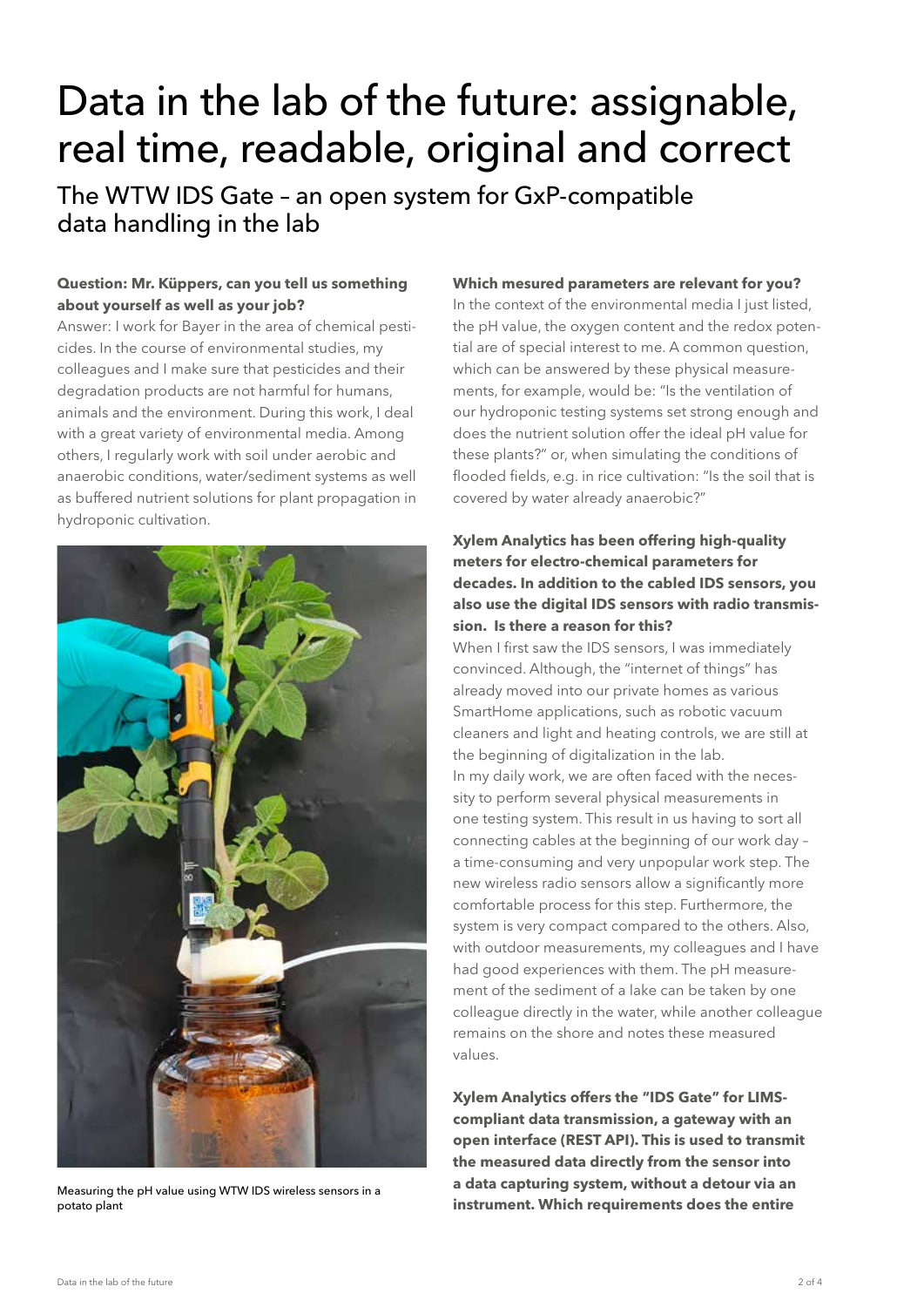### **measuring system need to meet regarding data security?**

In order to ensure data security, the captured measured data should be assignable, readable, original and correct (ALCOA principle). Assignable means that the measured date contains information regarding the point in time the data were taken as well as the details of the person who conducted the measurement. Correct means that the measuring data can neither be altered nor deleted after the capture. With the IDS system, the user cannot delete measuring values once they are captured. The data set is then only available for a certain time period (7 days with us) to be picked up by our LIMS.

Due to the fact that the captured measured values are transferred directly into the LIMS, there is no way of manipulation during the import/export of CSV files on a workplace computer. Therefore, manipulation of the values, before they reach the LIMS, is no longer possible.



#### **And how are the other ALCOA criteria fulfilled: real time, original and readable?**

A timely documentation of the data is natural for this system, as a valid measuring date can be printed just a few seconds after the measurement is conducted. This measurement date is accepted as original by a handwritten or electronic signature. As the data is saved in the manufacturer-independent JSON (JavaScript Object Notation) format, their Readability can be ensured for decades to come.

Especially when data are further processed in a third party system like LIMS or EXCEL the further steps (in LIMS or EXCEL) need to be documented and validated. The system is a great basis for this, as there is the possibility to record a freely selectable sample identification number via a bar code scanner, as these numbers can also be used as a reference in the system used for further processing.

## **Question: The measuring system consists of radio sensors and the IDS Gate. How can you ensure GLP conformity?**

A complete measurement data set in JSON format, consisting of time stamp, measured value, user as well as the serial number of the sensor used and a link to its current calibration date are available at the API of IDS Gate. This measurement data set can be transferred into lab information systems (LIMS) and processed there with very little effort. With this procedure, the main benefit is the audit trail of the LIMS, which clearly documents all further processing with a time stamp and user. Furthermore, there is the possibility to retrieve the measured values from the IDS Gate via a standard function of the common table calculation programs.

In addition to the listed JSON file, a PDF-A file is created on the IDS Gate, which contains the same measurement data set. This also provides for a direct printout of the PDF document as an analysis certificate (CoA). The multitude of possibilities of the measured value output allow the use of the system in environments with a variety of documentation requirements all the way to the GxP environment.

GxP conformity is given if the requirements of data security are met.



#### **Why is the data format important?**

In addition to working at the lab, I am also involved in an IT project at Bayer. The goal of this project is to save measuring results from the lab in structured form to facilitate the path for received evaluations via DataScience. The basis for this is that the values deliv-